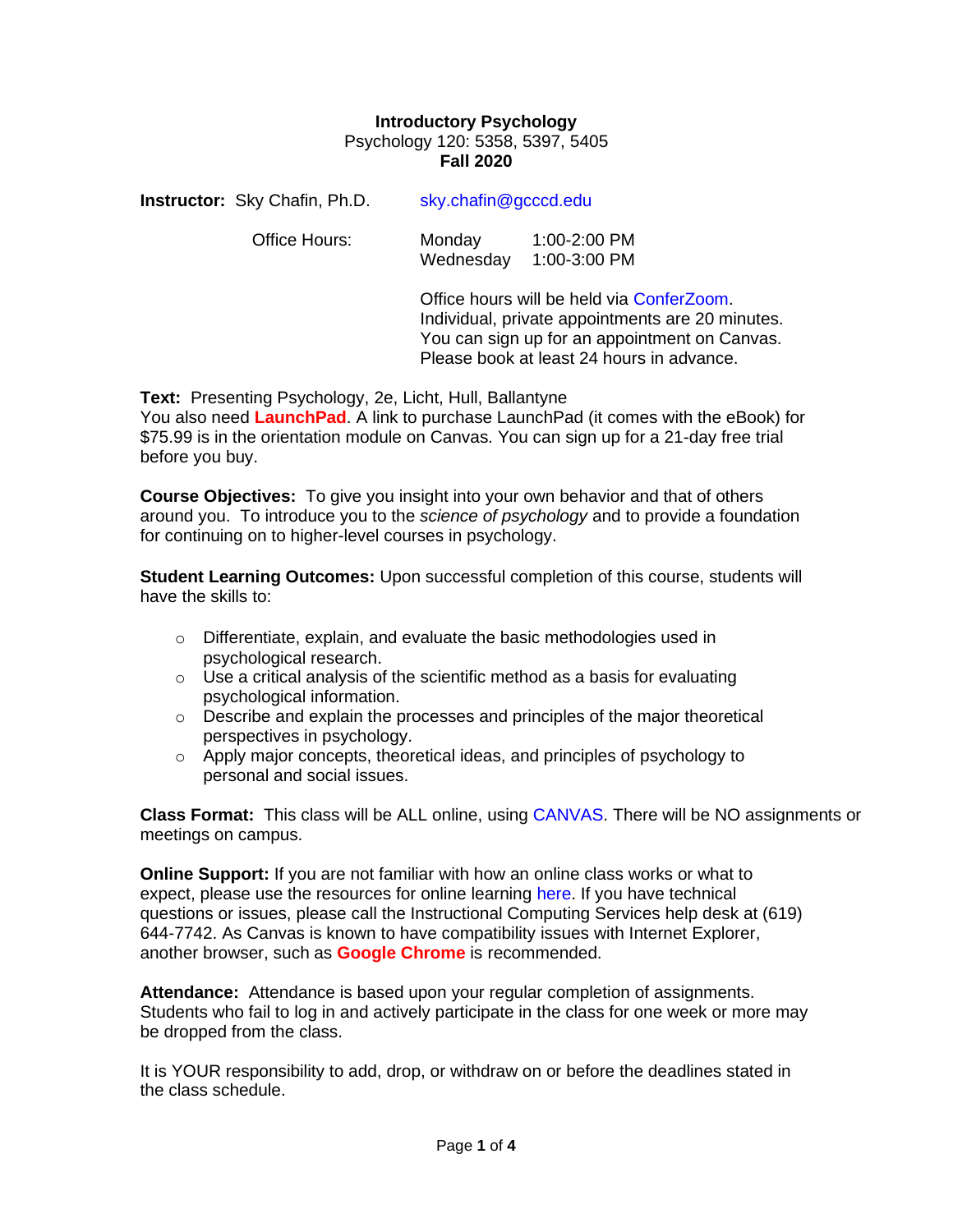**On Becoming a Professional:** In college, not only do you learn about your chosen profession, but you learn how to be a professional. Being a professional includes:

*Effective Communication*: Your questions and comments are welcomed and encouraged. As communication among students is a very powerful teaching and learning tool, *please post all of your questions related to the course on the discussion board.* Many times, answers to your own questions can be figured out from your classmates' experience(s). Save private emails only for personal reasons. Excluding some weekends, I check my email daily and you can expect to hear back from me within 24 hours.

*Academic Integrity***: Don't be a cheater.** The same level of academic integrity and honesty is expected of you as if you were in a classroom on campus. In short, academic integrity means that your work is YOUR WORK and that you give credit to anything that is not your work. The penalty for cheating is 0 points for the assignment. The penalty for repeat offenses will be a referral to the Associate Dean of Student Affairs.

*Classroom Courtesy***:** A professional is also a person who can get along with others and is tolerant of opinions that may differ from their own. Because I believe that an environment of respect fosters learning, I promise to be respectful of you, your time, your learning, and your questions. I ask that you be respectful of your classmates and of me in return. Students are expected to abide by the Grossmont College student code of conduct and may not interfere with other students' opportunities to learn.

**Accommodations for Students with Disabilities:** Students with disabilities who may need accommodation in this class are encouraged to notify the instructor and contact the Accessibility Resource Center (ARC) early in the semester so that reasonable accommodations may be implemented as soon as possible. Students may contact ARC in person in Room 110 or by phone at (619) 644-7112 (voice) or (619) 644-7119 (TTY for deaf).

**Supervised Tutoring Referral:** Students are referred to enroll in the following supervised tutoring courses if the service indicated will assist them in achieving or reinforcing the learning objectives of this course:

IDS 198, Supervised Tutoring to receive tutoring in general computer applications in the LTRC; English 198W, Supervised Tutoring for assistance in the English Writing Center (70-119); and/or IDS 198T, Supervised Tutoring to receive one-on-one tutoring in academic subjects in the Tutoring Center (70-229, 644-7387).

**Grading:** There are **1000 total points** possible. Plus/minus grades will not be assigned.

| <b>GRADE</b> | <b>PERCENTAGE</b> | <b>POINTS</b> |
|--------------|-------------------|---------------|
| A            | 90-100            | $900 - 1000$  |
| B            | 80-89             | $800 - 899$   |
| C            | 70-79             | $700 - 799$   |
| D            | 60-69             | $600 - 699$   |
| F            | $0 - 59$          | $0 - 599$     |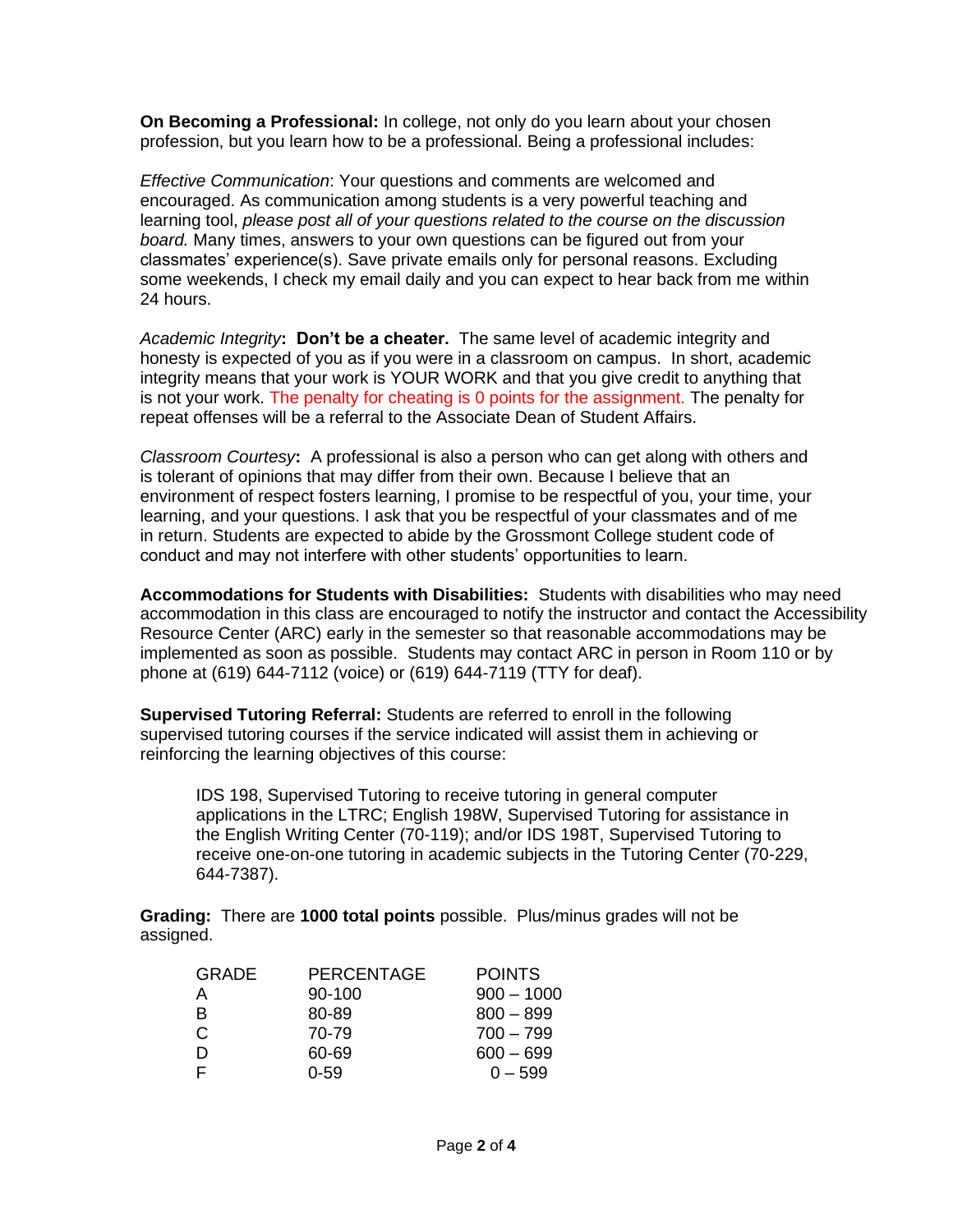*Please do not request special favors regarding your grade.* I realize that being only a few points away from a letter grade change seems arbitrary, and perhaps unnecessarily harsh. However, I don't make special, private deals with individual students. If I give even one point to one student to improve his or her grade, I must (logically and morally) give the same one point to all students. If I added a point, then the next student who is "one point away" would have a similar complaint.

| <b>DUE DATE</b> | <b>MODULE</b>                             | <b>CHAPTER</b>       |
|-----------------|-------------------------------------------|----------------------|
| 25 August       | <b>Orientation: Getting Started</b>       |                      |
| 1 September     | Introduction to the Science of Psychology | Chapter 1            |
| 8 September     | The Brain and Nervous System              | Chapter 2            |
| 15 September    | Sensation and Perception                  | Chapter 3            |
| 22 September    | Consciousness                             | Chapter 4            |
| 29 September    | Learning                                  | Chapter 5            |
| 6 October       | Memory                                    | Chapter <sub>6</sub> |
| 13 October      | Thinking, Language, and Intelligence      | Chapter 7            |
| 20 October      | Lifespan Development                      | Chapter 8            |
| 27 October      | <b>Motivation and Emotion</b>             | Chapter 9            |
| 3 November      | Personality                               | Chapter 10           |
| 10 November     | Social Psychology                         | Chapter 11           |
| 17 November     | Stress and Health Psychology              | Chapter 12           |
| 24 November     | <b>Psychological Disorders</b>            | Chapter 13           |
| 1 December      | Therapy                                   | Chapter 14           |
| 8 December      | <b>FINAL</b>                              |                      |

Due dates are on Tuesdays. Each module will open one week before it is due. Assignments *must* be completed by 5:00 PM PST on the due date. Because you have one week to complete each module's assignments, I accept late work only in the case of verifiable emergencies. Please **plan ahead**, as many students find that online classes require more time and commitment than on campus classes.

*Take the time.* On campus classes are designed such that each unit requires a minimum of 2 to 3 hours per week in addition to class meetings. Online classes are the same, except that you need to do more work on your own. For a semester length class, plan to spend **9 to 12** hours per week on a 3-unit course.

*Don't procrastinate.* Do NOT try to cram all of the information into one or two days. Rather, plan to spend **1 to 2** hours per day on the material. Studies demonstrate that distributed practice (studying a little bit each day) leads to better comprehension and retention of the material, and also better test scores, than massed practice (cramming it all into one day).